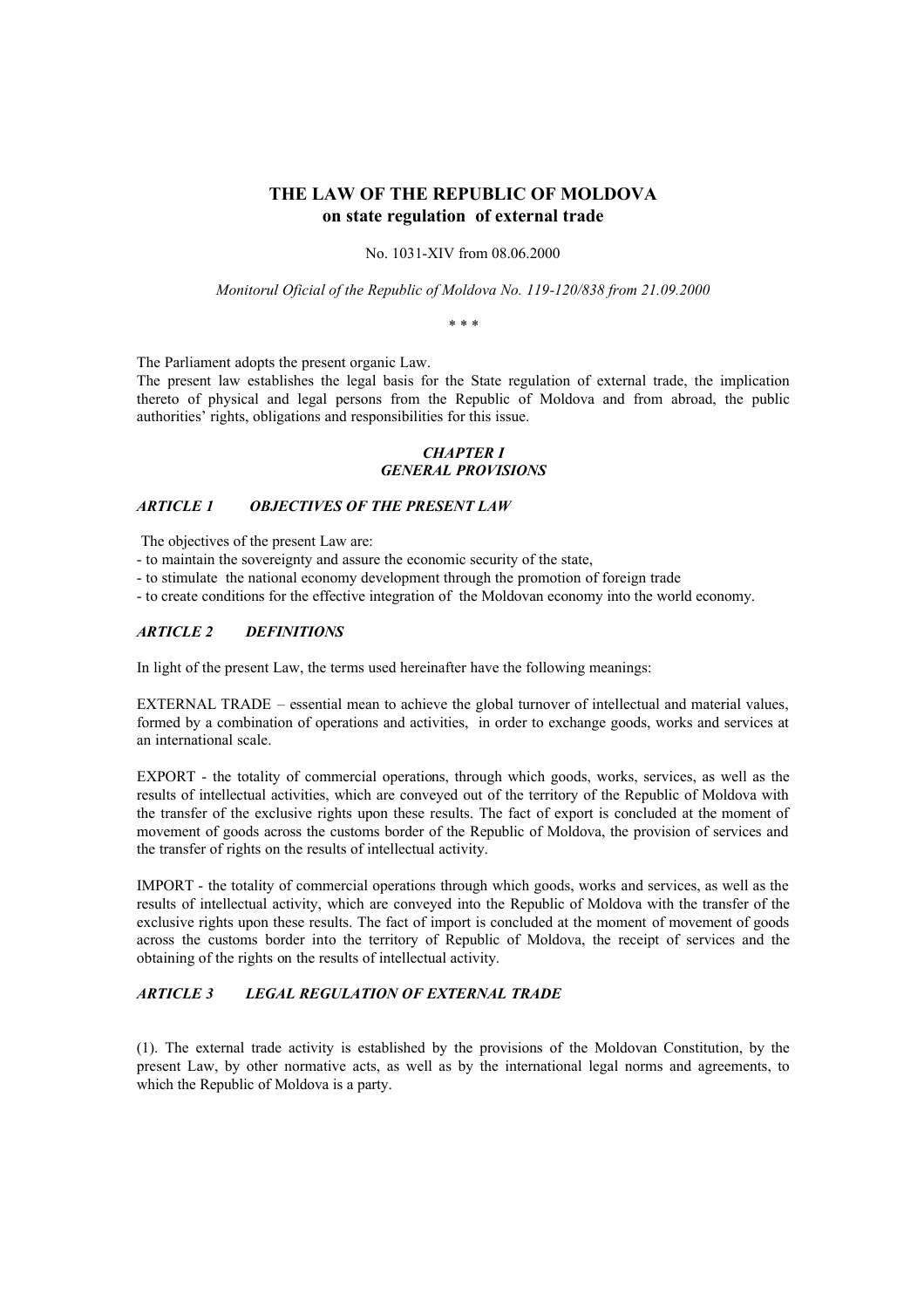(2). Where international agreements to which the Republic of Moldova is a party contain provisions, different from the ones, listed in the present Law and the normative acts related thereto, the provisions of the international agreements will be applied as a priority.

# *ARTICLE 4 STATE POLICY IN THE FIELD OF EXTERNAL TRADE*

(1). The State Policy in the field of external trade is fulfilled through economic and administrative methods, in accordance with the present Law, with other normative acts, as well as with the international treaties to which the Republic of Moldova is a party.

(2). The relations between the Republic of Moldova and other states in the field of external trade are based on the consideration of the generally accepted principles and norms of the international law and commitments resulting from the international treaties to which the Republic of Moldova is a party.

(3). Aiming its economic integration into the global economy, the Republic of Moldova may participate, according to the generally accepted principles and norms of international law, in international agreements regarding the customs unions and free trade zones.

# *ARTICLE 5 BASIC PRINCIPLES FOR STATE REGULATION OF EXTERNAL TRADE*

The basic principles for state regulation of external trade are:

a. The promotion of an unified policy in the field of external trade, as a component part of the foreign policy of the Republic of Moldova;

b. The centralisation of the state regulation system of external trade and the control over this activity;

c. The unity of the customs territory of the Republic of Moldova;

d. The priority of economic measures;

e. The equality in rights and non-discrimination among persons, participating in external trade;

f. The state protection of legal rights and interests, of participants in external trade, including the commercial secret.

g. The freedom of international exchange. The international exchange can be subjected to certain interdictions and restrictions only in the situation and in the manner, provided by the present law, other normative acts and international treaties to which the Republic of Moldova is a party.

# *ARTICLE 6 THE PARTICIPANTS IN EXTERNAL TRADE*

(1). Participants in the Republic of Moldova's external trade may be the duly registered legal and natural persons, as well as the Republic of Moldova and the local public administration authorities.

(2). The Republic of Moldova and local public administration authorities directly carry on the external trade activity only when so is provided by legislation.

## *CHAPTER 2*

## *FUNDAMENTAL PROVISIONS ON THE STATE REGULATION OF EXTERNAL TRADE*

# *ARTICLE 7 GOVERNMENT ATTRIBUTIONS*

(1). The Government will delegate its authority to a central public administration unit in order to coordinate and regulate external trade within the limits of its authorities.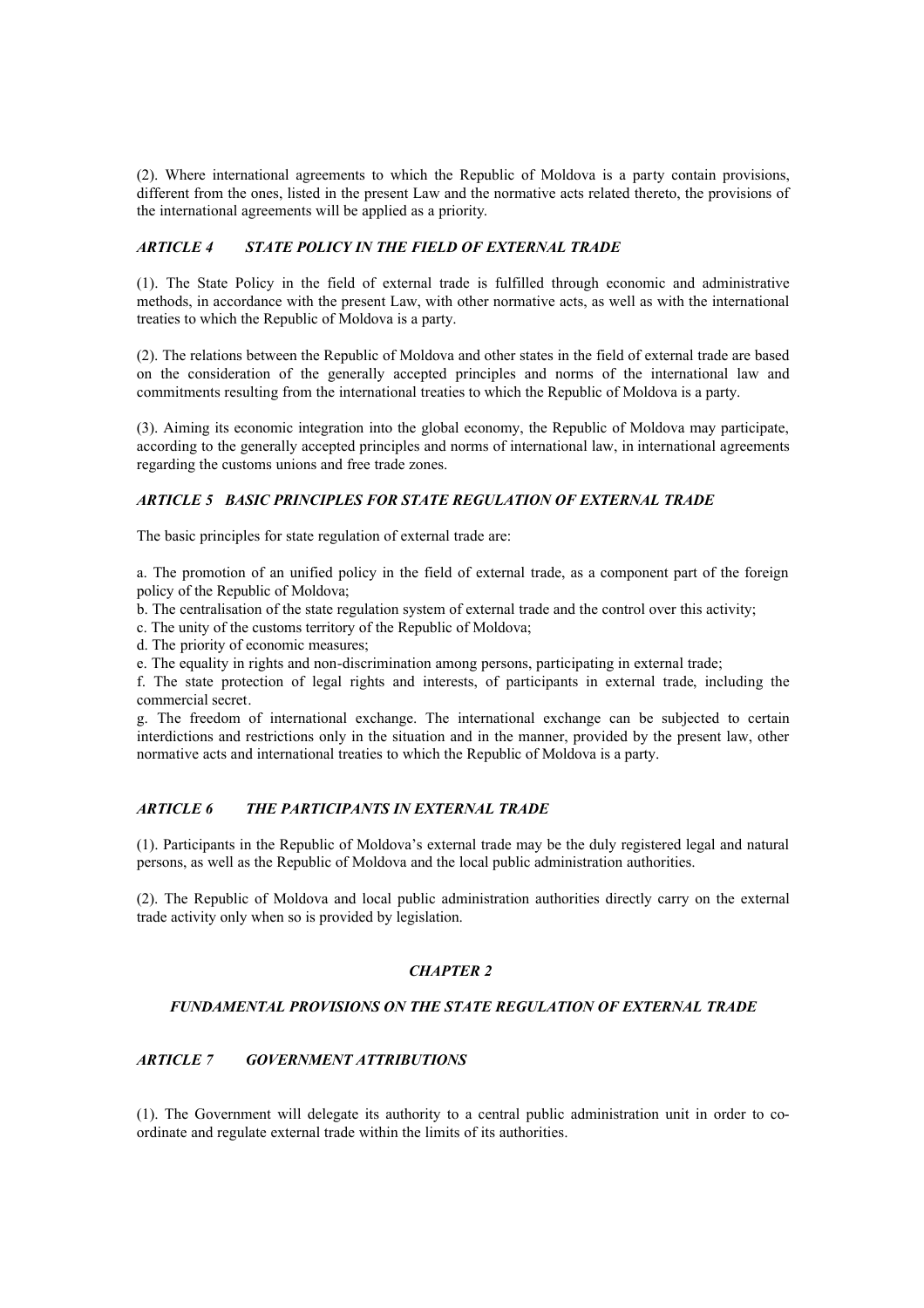#### (2). The Government:

a. provides the promotion of the external trade state policy, passes decisions and provisions regarding the external trade activity and ensures their fulfilment;

b. organises commercial exhibitions and fairs, symposia and specialised conferences;

c. undertakes advertising campaigns and actions to promote the export of goods, works and services;

d. provides the creation of an informational system and informational and consulting services in the field, applies different forms of the external trade activity stimulation and rousing;

e. submits to the Parliament for approval national programs regarding the development of external trade;

f. protects the economic interests of the Republic of Moldova and of its residents in the domain of external trade;

g. establishes quantitative export and import restrictions according to the national legislation and international treaties to which the Republic of Moldova is a party;

h. adopts, within its competence, decisions on negotiations and signing of international agreements;

i. sets bans and restrictions on export and/or import, taking into account national interests and performs pre-shipment inspections of goods;

j. operates other mandates in accordance with the legislation.

# *ARTICLE 8 METHODS OF STATE REGULATION OF EXTERNAL TRADE*

1. The State Policy within the external trade is implemented through the customs tariff regulation (application of customs tariffs on import and export), the appropriate introduction of exclusive taxes (special, antidumping, countervailing) and through non-tariff regulation (especially by quota and licences) of external trade in accordance with the present Law, other normative acts, as well as international agreements to which Moldova is a party. The use of other external trade regulatory methods is prohibited.

2. The State assures that the measures of protection, restrictions and bans, which are established in the field of external trade, will be fully justified by the motives that conditioned their application. At the same time, preference will be given to those protection measures, restrictions and bans which cause minimal prejudice to the external trade activity.

3. The legal basis for specific types of external trade, international collaboration within investments, production co-operation, joint entrepreneurial activities, international financial, banking, etc. transactions, which are not specified by the present law, is set by the laws and other normative acts in this field, as well as by international agreements to which Moldova is a party.

## *ARTICLE 9 THE CUSTOMS TARIFF REGULATION OF EXTERNAL TRADE.*

The customs tariff regulation of external trade is implemented in conformity with the in force domestic legislation and international agreements to which the Republic of Moldova is a party.

## *ARTICLE 10 QUANTATIVE RESTRICTIONS ON EXPORT AND IMPORT*

(1). The export from and import into the Republic of Moldova is not normally subjected to quantitative restrictions. The Government of the Republic of Moldova may, however, in exceptional cases, establish quantitative restrictions on export or import in accordance with the present law and the international treaties to which the Republic of Moldova is a party.

(2). Quantitative restrictions on export and import come into force not earlier then in 30 days after the publication of the respective Government decision, unless the decision states otherwise.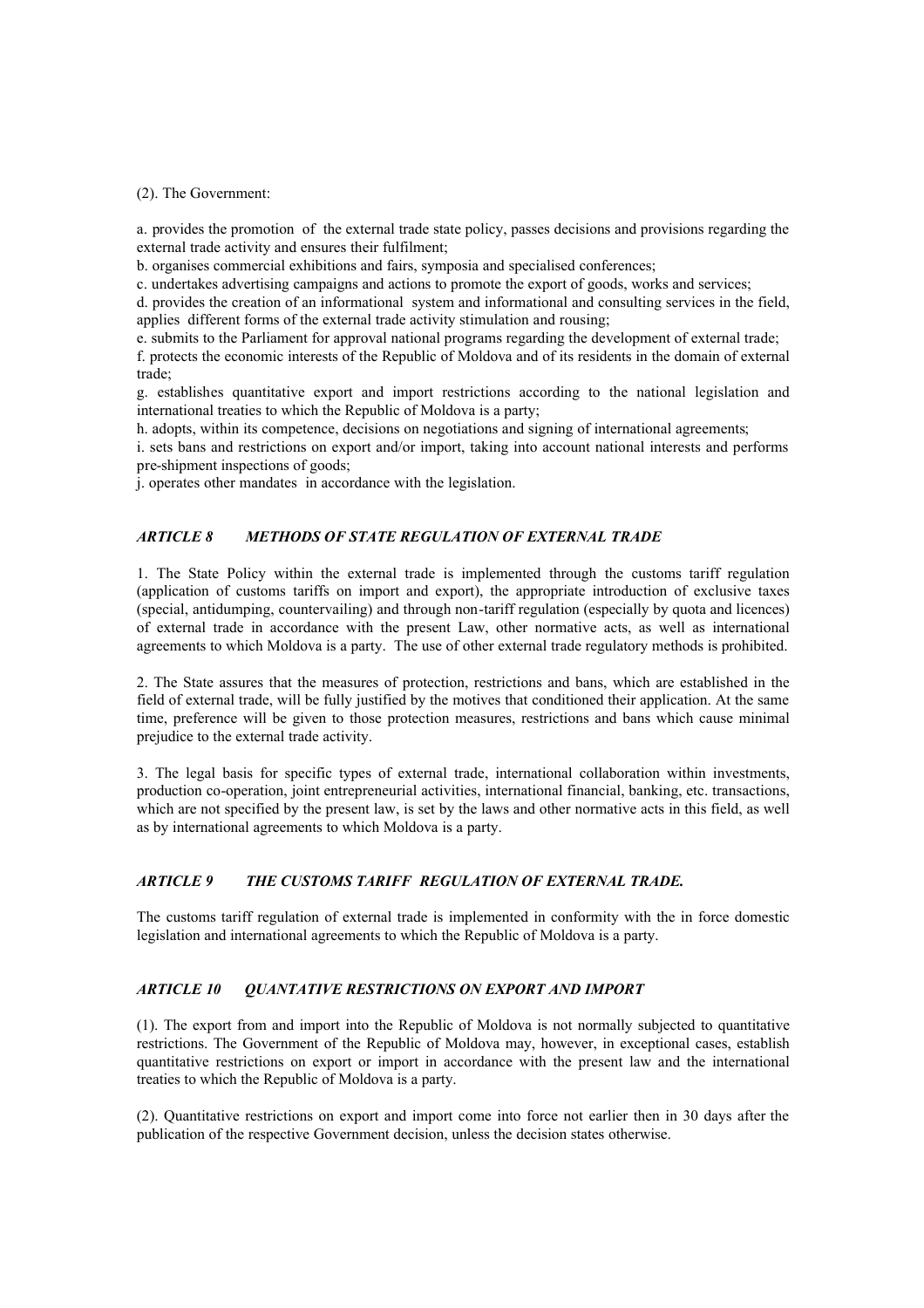(3). In the case of quantitative restrictions on export and import establishment, quota distribution and issuance of licences is carried out by the authorised public administration authority, accordingly to the present law.

## *ARTICLE 11 INTERDICTIONS AND RESTRICTIONS ON EXPORT AND/OR IMPORT*

In accordance with the national legislation and international agreements to which Moldova is a party, and taking into consideration the national interests, the Government may establish interdictions and restrictions on export and/or import of goods, works, services, results of the intellectual activity, the transfer of the exclusive rights on the results thereof, paying special attention to:

- a. Respect for public order and traditions;
- b. Protection of life and health of the citizens, flora and fauna, and the general environmental protection;
- c. Cultural ethnic heritage preservation in the Republic of Moldova;
- d. National state security;
- e. Support for the Republic of Moldova's balance of payments
- f. Support (protection) of national producers;
- g. Fulfilment of the international commitments of the Republic of Moldova.

#### *ATICLE 12 PRE-SHIPMENT INSPECTION*

1. Pre-shipment inspection includes the control of goods' quantity and quality, their prices, as well as the verification of their customs classification.

2. Pre-shipment inspection is carried out by an organisation, having a world-wide infrastructure, within the territory of the country, delivering the goods, destined for export and /or import.

3. The Government sets the pre-shipment inspection procedures and the nomenclature of the inspected goods.

## *ARTICLE 13 STATE MONOPOLY ON EXPORT AND/OR IMPORT OF SOME TYPES OF GOODS*

1. The lists of certain types of goods for which the import and/or export is under the state monopoly are established by the Government

2. The State monopoly on export and/or import of some categories of goods is accomplished on the basis of export and /or import licences. The licenses are issued by the appropriate accredited public administration authority.

3. The transactions of the export and / or import of certain types of goods, which infringe state monopoly, are null and void. An authorised public administration authority is empowered to demand through the legal procedure the recognition of transactions as null and void in accordance with the Civil Code of the Republic of Moldova.

#### *ARTICLE 14 REQUIREMENTS REFERRING TO THE IMPORTED GOODS*

1. Imported goods must correspond to provisions, stipulated in the standardisation normative documents, including to technical, pharmaceutical, sanitary, veterinary, phytosanitary and ecological requirements, established in the Republic of Moldova.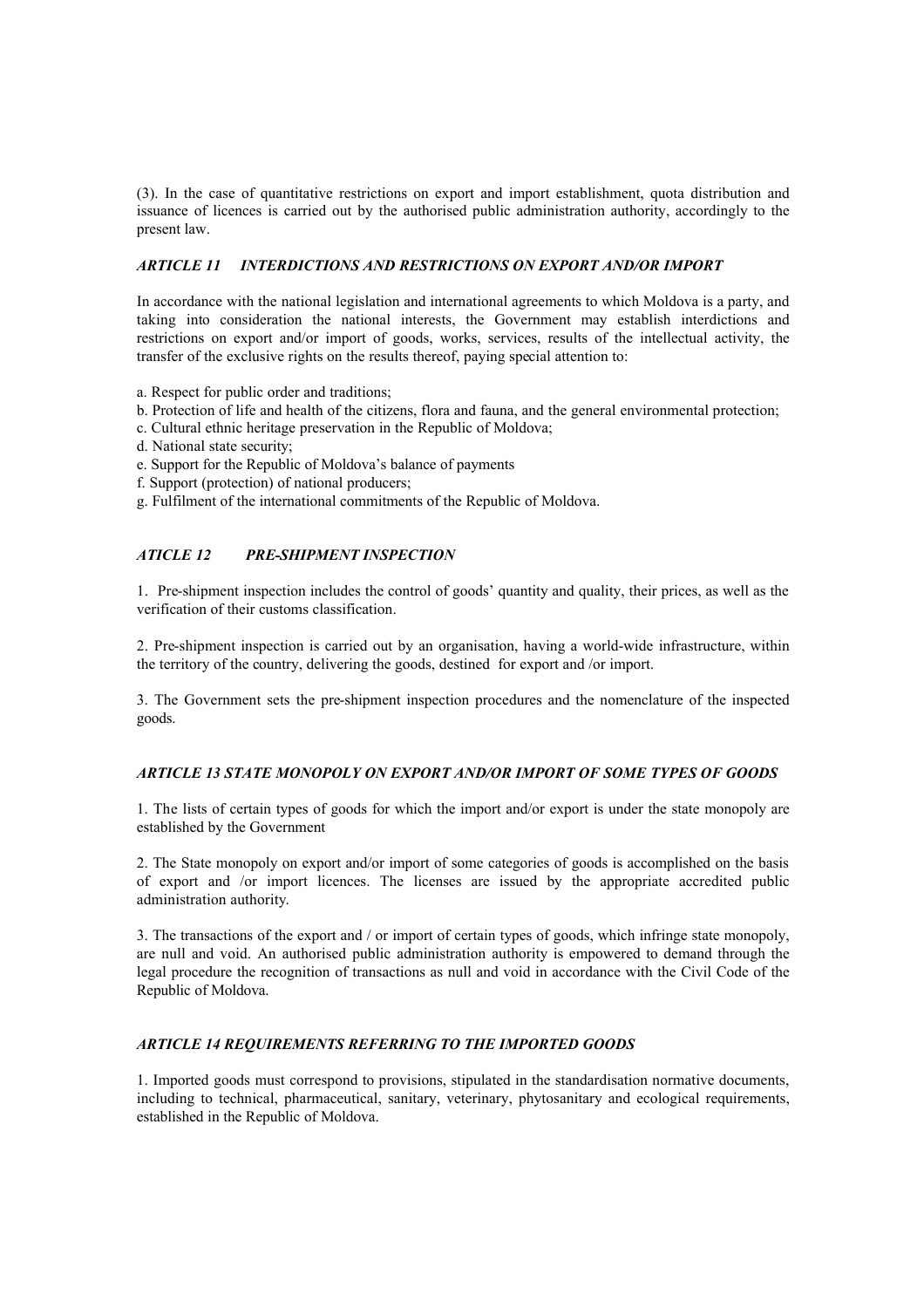2. The evaluation of conformity, as well as the certification of imported goods is decided with reference to national legislation, and international treaties to which the Republic of Moldova is a party.

3. Goods, concerned as dangerous from the technical, pharmaceutical, sanitary, phytosanitary and ecological point of view, are on import, subjected to special control, in accordance with the national legislation and international treaties to which the Republic of Moldova is a party.

## *ARTICLE15 IMPORT PROHIBITIONS OF GOODS*

(1) Import of the following goods is prohibited:

a. Goods which do not meet national standards;

b. Goods, which are unmarked or without conformity certificates, issued by the accredited certification bodies, in accordance with national legislation and international treaties to which the Republic of Moldova is a party.

c. Goods that are unfit for consumption regarded as dangerous.

d. Defective goods that present a consumer hazard.

e. Goods, which threaten the national security, the public and veterinary health, the environment etc.

2. Imported goods, which infringe the provisions of subsection (1), must be re-exported, processed or destroyed on the basis of an order made under the national legislation. The cost of re-export, processing and/or destruction of such goods is a charge on the resident importer.

3. A resident importer has the right to appeal against the decision, setting the charges specified in Paragraph 2 of this Article.

#### *CHAPTER 3 SPECIAL TRATMENTS OF CERTAIN KINDS OF EXTERNAL TRADE*

## *ARTICLE 16 CROSS-BORDER TRADE*

- 1. Cross-border trade can be carried out between residents of the Republic of Moldova living near the borders of the country and the residents, living near the same borders of a country, adjacent to the Republic of Moldova, with which an appropriate treaty exists. The cross-border trade is designed exclusively to meet local consumption needs of goods, produced within the respective territory, as well as goods, destined for consumption within this territory.
- 2. The mode of implementation of such cross-border trade and the areas, in which it occurs, are established by the Government in accordance with the national legislation and with the international treaties, to which the Republic of Moldova is a party.

## *ARTICLE 17 FREE TRADE ZONES*

Special treatment of external economic activity, including the external commercial trade, inside Free Trade Zones, is established in conformity with the Law on Free Trade Zones, other normative acts, as well as in conformity with international treaties to which the Republic of Moldova is a party.

## *CHAPTER 4*

## *DEVELOPMENT OF* **EXTERNAL TRADE**

## *ARTICLE 18 EXTERNAL TRADE DEVELOPMENT PROGRAMS*

The Government and the local public administration authorities contribute to the development of external trade, inclusively through the achievement of specific local and national programs in this field.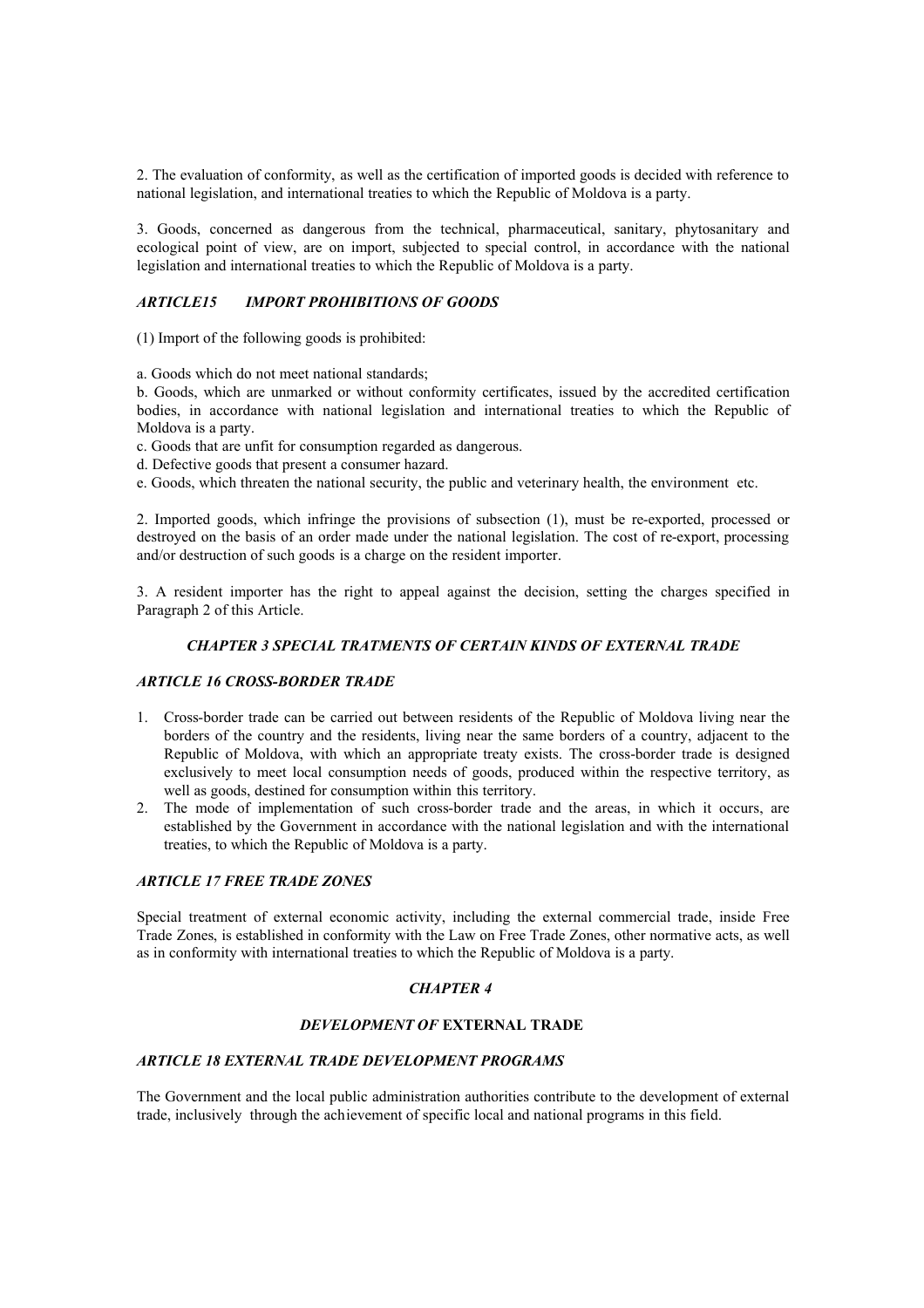#### *Article 19 INFORMATIONAL PROVIDENCE*

- 1. In order to develop external trade and to increase its efficiency degree, within the territory of the Republic of Moldova functions a special information system, financed from the state budget and coordinated by the accredited public administration authority.
- 2. The information system described in paragraph (1) provides data on:
- a. National and foreign legislation in the field of foreign trade,
- b. Technical regulations, standards, conformity evaluation and certification procedures,
- c. Residents who have obtained quotas and licenses,
- d. The activity of the Republic of Moldova's trade representations,
- e. Activity of units providing credit services and assurance in the field,
- f. Customs statistics of the Republic of Moldova,
- g. Foreign market situation reports regarding the principal groups of goods,
- h. List of goods, thereof import and export is limited or prohibited,
- i. International treaties, to which the Republic of Moldova is a party,
- j. Other aspects of existing foreign commercial activity.
- 3. The accredited public administration authority is obliged to present to residents and non-residents the necessary defrayed information.

## *ARTICLE 20 FOREIGN TRADE STATISTICS*

- 1. The Government, together with the National Bank of Moldova, ensures the creation, by an unique methodology, of a statistical system of recording , collection and processing statistical data, comparable at an international level, referring to:
- a. Foreign trade, on the basis of the state statistic report and customs statistics,
- b. Balance of payments of the Republic of Moldova, including statistical figures for imports and exports of goods, services, capital, securities, the credit obtaining and its services.
- 2. The Government, together with National Bank of Moldova annually and quarterly officially publishes the statistical information, indicated in paragraph 1 a) of the present article.

## *ARTICLE 21 BRANCHES AND REPRESENTATIVES OF NON-RESIDENTS IN THE REPUBLIC OF MOLDOVA*

Non-residents have the right to establish branches and representative offices within the territory of the Republic of Moldova in order to conduct external trade on their own behalf, respecting the laws and other normative acts of the republic of Moldova.

## *CHAPTER 5 INTERSTATE RELATIONS IN EXTERNAL TRADE*

#### *ARTICLE 22 ENSURING FAVORABLE CONDITIONS FOR ACCESS TO FOREIGN MARKETS*

The Government adopts measures directed at creating favourable conditions for its residents to obtain access to the market of other states, initiating bilateral and multilateral negotiations, signing international agreements, participating in the establishment and activity of international bodies and intergovernmental committees, aiming to increase economic and commercial relations between the Republic of Moldova and other countries.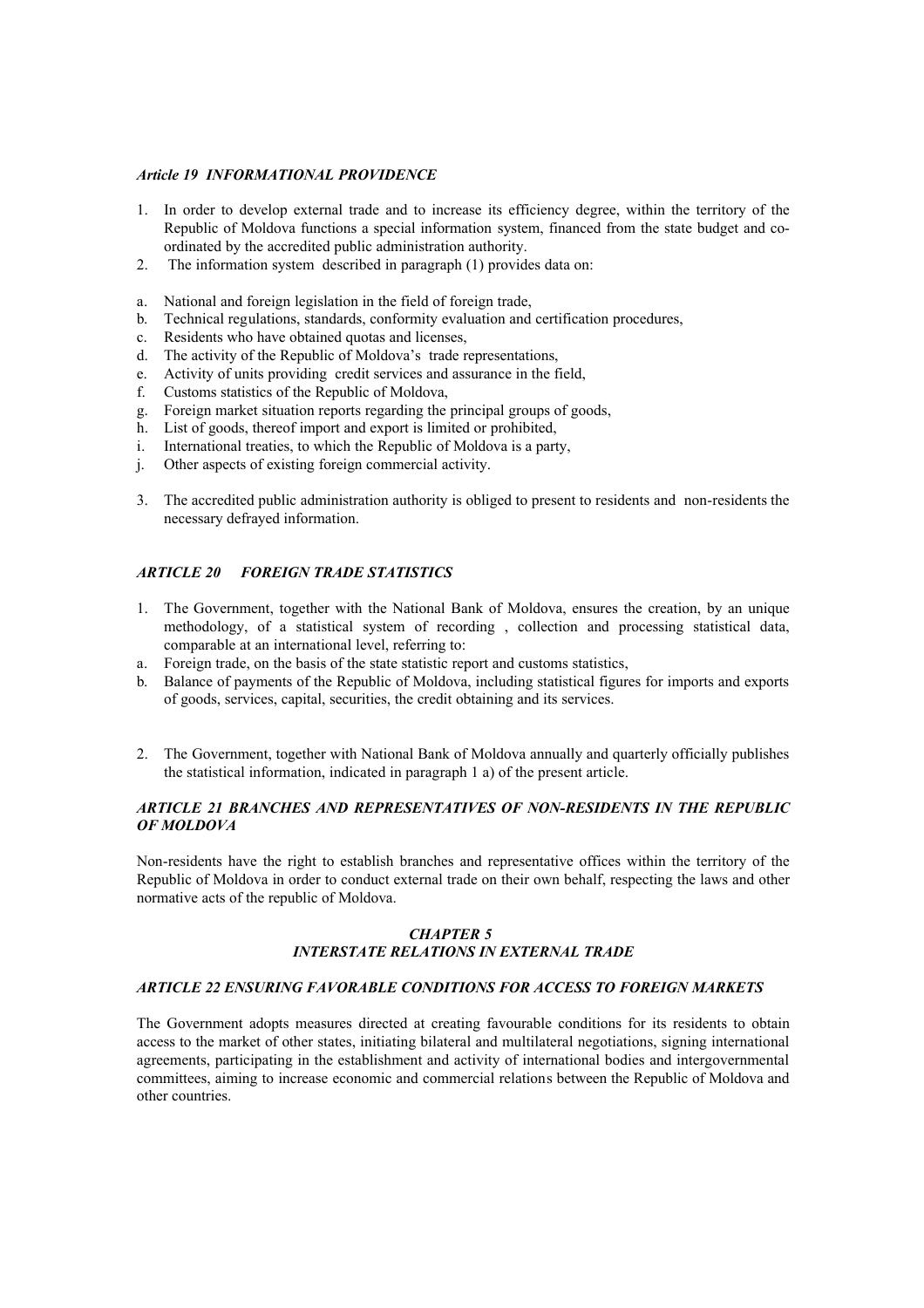# *ARTICLE 23 COMMERCIAL-ECONOMIC REPRESENTATIVES OF THE REPUBLIC OF MOLDOVA*

- 1. The commercial-economic representatives are the state bodies, which represent the interests of the Republic of Moldova within foreign trade in different countries of residence and provide their protection.
- 2. The commercial-economic representatives work on the basis of international agreements signed by the Republic of Moldova with the respective countries.
- 3. The commercial-economic representatives have to provide informational and consultative services to residents of the countries concerned.

#### *ARTICLE 24 COMMERCIAL-ECONOMIC REPRESENTATIVES OF OTHER COUNTRIES IN THE REPUBLIC OF MOLDOVA*

The commercial-economic representative offices of other countries in the Republic of Moldova are established on the basis of international agreements signed between the Republic of Moldova and respective state.

## *CHAPTER 6*

## *CONTROL OF EXTERNAL TRADE RESPONSIBILITY FOR VIOLATION OF THE LEGISLATION LITIGATIONS SETTLEMENT*

#### *ARTICLE 25 CONTROL OF EXTERNAL TRADE*

The appropriate public administration authorities of the Republic of Moldova exercise control over external trade in order to insure the compliance with the present law, other normative acts and international treaties to which the Republic of Moldova is party, in order to protect the economical interests of the state and its residents.

## *ARTICLE 26 RESPONSIBILITIES*

Persons infringing the legislation in the pursuit of external trade bear, upon the case, disciplinary, administrative and criminal responsibility, according to the legislation.

## *ARTICLE 27 LITIGATIONS SETTLEMENT*

Litigations between residents and non-residents on the one hand, and public administration authorities on the other hand, are settled before the court according to the norms of the international law.

# *CHAPTER 7 RESPONSIBILITY OF THE PARTICIPANTS IN EXTERNAL TRADE*

## *ARTICLE 28 STATE RESPONSIBILITY*

The state, as a party to external trade, bears responsibility for its obligations within the limits established by the international agreements in this field.

# *ARTICLE 29 DELIMITATION OF RESPONSIBILITIES*